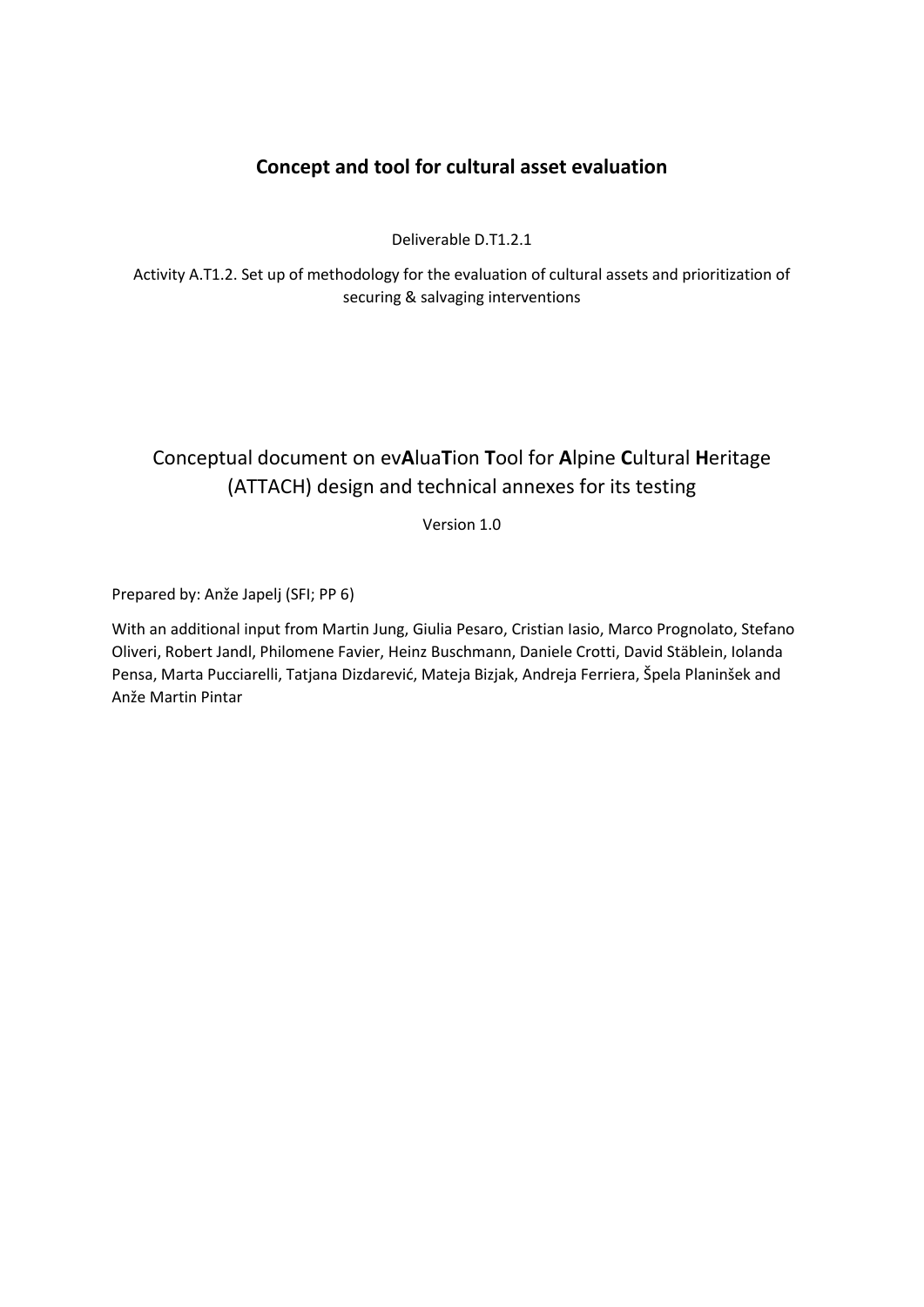#### **The CHEERS project**

General information on the project (a summarized project summary)

Project specific objective (p. 55; AF): A sound methodology for local communities all over Alps for the recognition and identification of cultural heritage stock at risk in need of foremost safeguarding interventions.

Activity A.T1.2.1 (p. 44; AF): The value of assets at risk (identity, historical value, income generation potential) is one of the main drivers in orienting decision making on safeguarding interventions. Based on a comparative review of available methodologies, the activity will synthetize a reference concept and a tool for cultural heritage evaluation and consequent prioritization of safeguarding interventions. The tool will be produced in a prototype version, tested on pilot areas and made available for Alpine communities.

#### Deliverable D.T1.2.1 *Concept and tool for cultural assets evaluation*

Gathering relevant up-to-date knowledge, involved PPs will synthetize a tool, based on a multicriteria approach (identity, historical value and potential income), for cultural assets evaluation (major contributions PP 2, 9, 6, 8).

#### **Why do we need a valuation tool?**

The evaluation tool will serve in one of the phases of CHEERS implementation, where it will provide information on asset's value which is an important attribute for prioritization of salvaging actions in case of emergency. However, this is not the sole goal as valuation tool can play a role in overall project conceptual framework. It might also be used for determining the value of the cultural heritage asset not only for prioritization for salvaging but for assessing vulnerability as well.

Combined with evaluation of hazards (of a natural disaster) it provides a key element for risk assessment, which is relevant in later stages of CHEERS. This fits into the overall project concept, which is built upon four main work packages/tasks. The first two of those are very much connected as the outputs from T1 feeds into the T2 and both provide a toolbox for efficient disaster management planning (and also relate to T3), which is then practically implemented/tested in work packages T4. Obviously, CHEERS is designed as a sequence of interconnected tasks, which complement each other and provide practical tools for communities in the Alps and policy makers on regional and national level.

Starting from the idea of identifying cultural heritage assets at risk as one of the project specific objectives, it can be established that CHEERS relies on notion of risk as primary element for tackling with the issue of management of cultural heritage in the Alps. Concept of risk is also broadly applicable when a large number of assets need to be screened for preliminary assessments and identification of cultural heritage. It can be applied to any type of hazard, any type of cultural heritage being threaten (Romão et al. 2016) and it enables the managers to plan and implement risk mitigation measures, which are to support conservation. If, and usually this is the case, funds and human resources are limited, prioritization must be done so to allocate resources to those assets of cultural heritage, which are it highest of risk.

In the following sections we try to align work packages and individual tasks of CHEERS with a general framework of risk assessment, which is drawn from several, what we believe to be relevant references, and then compiled into a general framework. This can be seen as a recap of risk assessment concept being related to actions of CHEERS while trying to guarantee the applicability to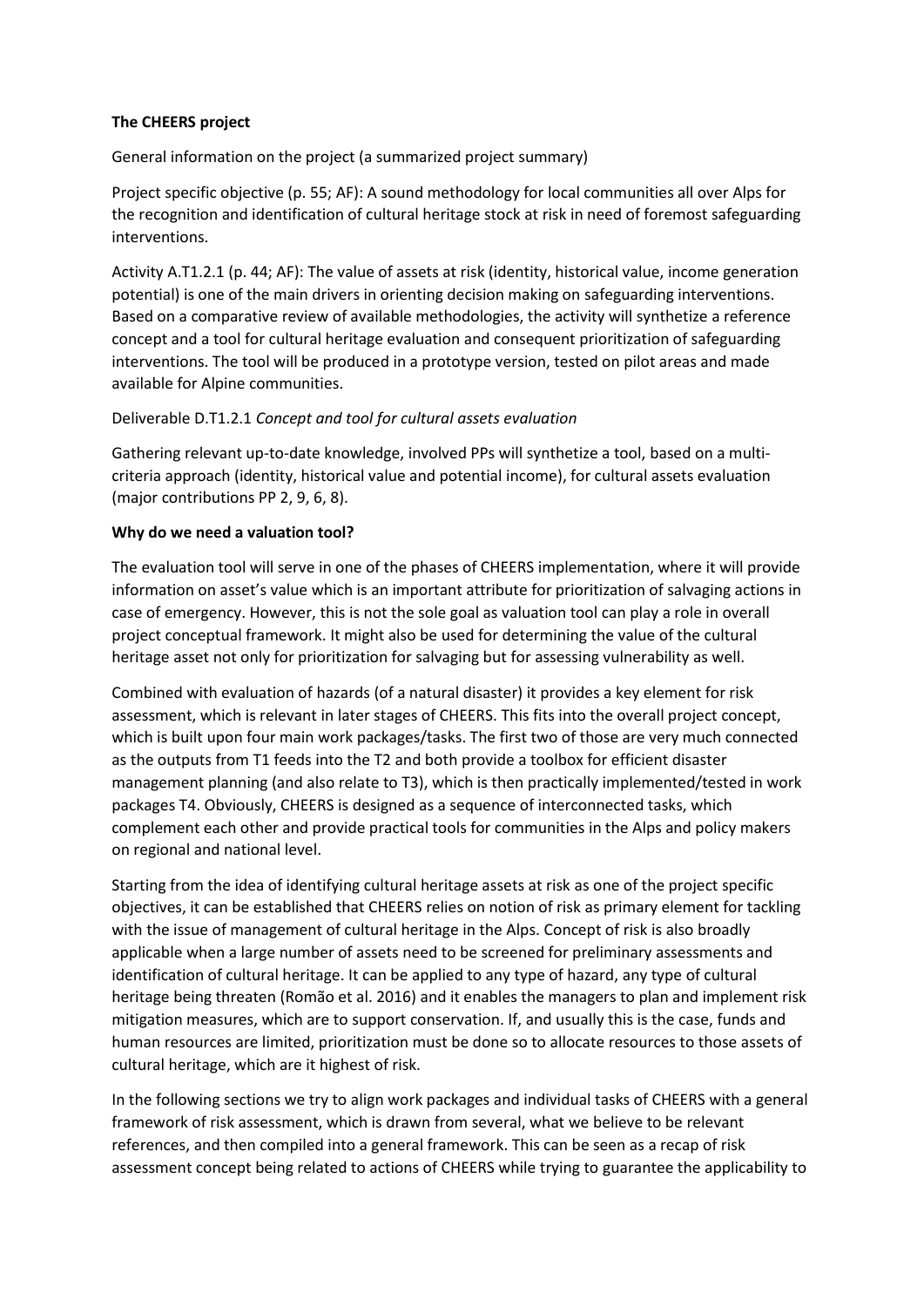both different natural hazards and cultural heritage. Practically, we highlight the project tasks, which are relevant for specific step in the overall risk assessment framework.

**Risk** is commonly defined as a function (i.e. product) of hazard (physical and statistical characteristics in a specific environment) and vulnerability of exposed asset (Wisner et al. 2004; Apel et al. 2009; Vojinovic et al. 2016), although alternative views (Fig. 1) exist as some define risk with a triangle in which hazard, exposure and vulnerability contribute independently (Dewan 2013). We will rely upon the latter concept - 'three-factor' definition.



#### *Figure 1: Risk triangle (Crichton 2002)*

**Hazards** can be established upon probabilistic representation based on past events and are exhibited by simulations of their characteristics – an example of presentation are hazard curves, eventually leading to hazard maps. Hazard curves and maps play a fundamental role in the design and dimensioning of mitigation structures, in land planning and in the definition of risk and hazard management policies. (Lari et al. 2014). Hazard maps allow both, recognition of areas affected by the hazard with different levels of intensity, given a certain probability, and to establish the presence of hazard hot spots.

Relation to tasks in CHEERS: hazard analysis is covered by at least two tasks in work package T2. Available methods of hazard mapping will be investigated and comparative analysis upon juxtaposing different approaches will be provided to local communities within D.T2.1.2 and D.T2.1.3. Further on, D.T2.2.1 will deliver a geo-referenced database on assets of cultural heritage in test sites across the Alps, and D.T2.2.2 is to provide information on characterization of those cultural heritage assets, which will be used in T1.2 and valorisation of cultural heritage and T2.4 in risk assessment.

**Vulnerability** refers to conditions and capacity to make an asset susceptible to harm as an effect of a hazard (Vojinovic et al. 2016). Theoretical construct of vulnerability can be related to one of three major premises, however in case of CHEERS project the one deriving from risk and hazard paradigm seems to be most suitable. It is based on human-nature interaction and is viewed as an outcome of the hazard and is determined by exposure, sensitivity and potential consequences of a hazard (Dewan 2013). Consequences are demonstrated as harm occurring in form of physical, social, institutional, economic and environmental effects.

There are a few types of causal structures of vulnerability, which then be 'parameterized' by either qualitative or quantitative indicators, which suggest the extent of potential damage. For example (Pelling 2012) suggested three factors upon which vulnerability depends: exposure (location relative to hazard), resistance (livelihood), and resilience (adjustments, preparations), while McCarthy et al. (2001) defines vulnerability as a function of exposure, sensitivity (likely effect of the hazard) and adaptive capacity (ability to cope).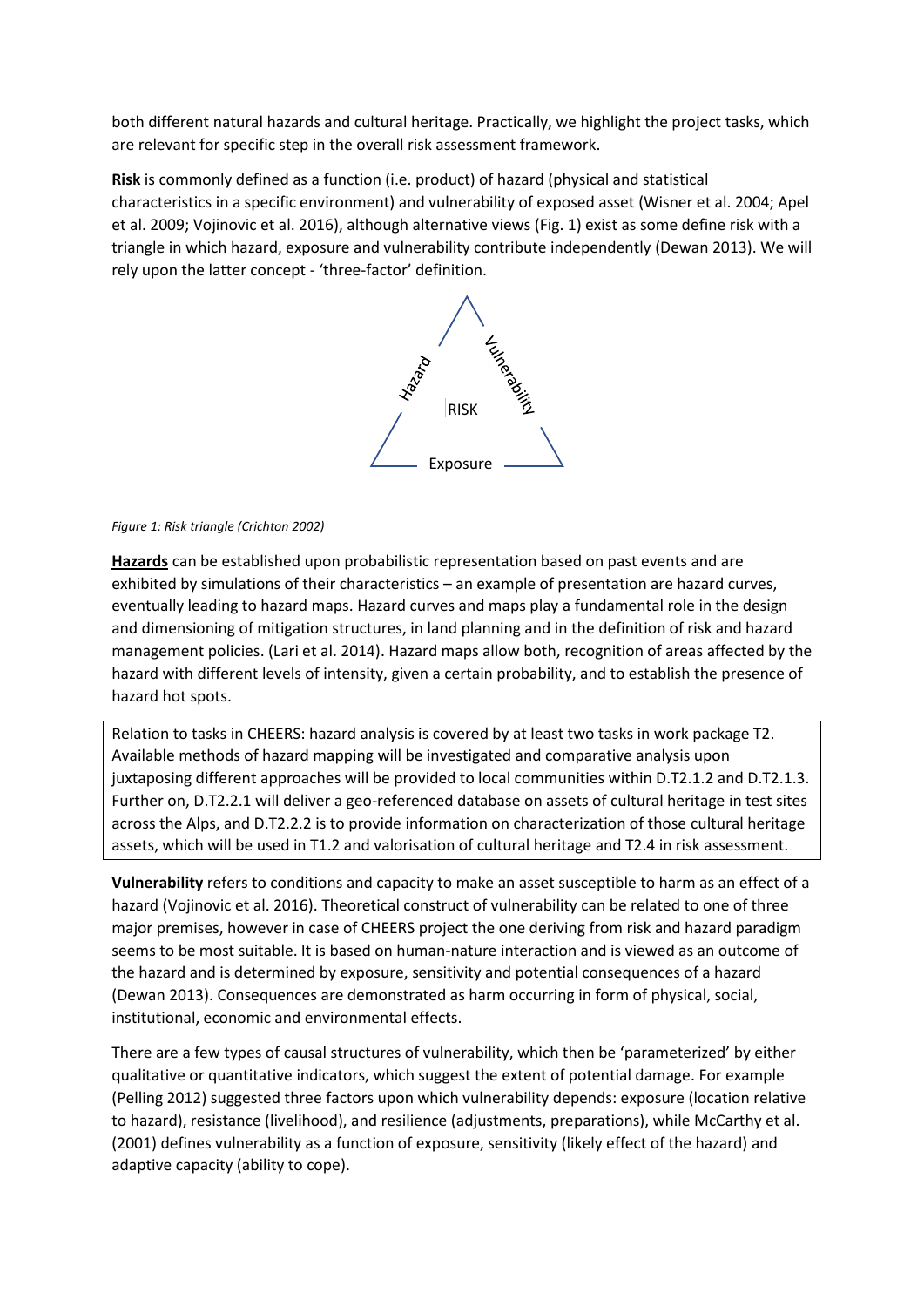Parallel to causal structure, there are various ways to assess vulnerability (Dewan 2013), which usually duffer in terms of scale used in the study (Adger 2006; Eakin & Luers 2006; Birkmann 2007). However, in general two basic approaches exist – biophysical and social (Ford & Smit 2004). According to the first one, vulnerability is conceptualised as a pre-existing condition, which is determined by exposure and sensitivity to hazard, and is similar to risk, but differs in the absence of probability as a function (Adger et al., 2004). In the second one, vulnerability depends upon social, political and economic factors, which determine resistance and recovery – i.e. adaptive capacity. Several authors combine both aspects, and one of those exemplary cases (Daly 2014) is also presented below and suggested as an alternative protocol, which could be implemented in CHEERS.

Vulnerability assessment framework proposed by Daly (2014) grounds on previously developed approaches by Schröter et al. (2005) and Woodside (2006) and is designed as a six-step protocol for assessing vulnerability of cultural heritage in case of climate change but I argue that it is sufficiently general to be implemented for other types of natural hazards as well. Six steps are:

- 1. define the heritage values
- 2. understand exposure, sensitivity, and adaptive capacity of these values over time
- 3. identify likely hazards for each value under future projections
- 4. develop indicators for the elements of vulnerability
- 5. assess overall vulnerability
- 6. use stakeholder review to refine and communicate results

The **first step** is to assess the importance of values of the cultural heritage asset, which might be defined as a combination of different types of value. Set of values need to address different aspects of role cultural heritage asset has in society, being either key for running business and creating jobs or having significant evidential content for local community. Information is needed for the next steps of vulnerability assessment as it helps to define 'what is at stake' if natural hazards do occur. This also guarantees that assessment if specific for each culture heritage asset. These values are in some cases already determined by existing conservation plans or designation documents and need to be accounted for.

In order to establish the presence of such national-level cultural heritage management systems CHEERS consortium has collected data on already available value typologies. The overview has indicated very different approaches, where systems in Austria and Slovenia seem to be very similar, both grounded on a set of different types of values and a weighting approach. Italian case the set of criteria is quite different and is applied – like in Slovenia – to decide whether an asset is registered as a cultural heritage or not. Regulation in two German states – Bavaria and Baden-Württemberg – is somehow more general, defining what cultural heritage is.

Relation to tasks in CHEERS: in fact, developing a tool for cultural heritage valorization was to be developed in the CHEERS as deliverable D.T1.2.1, which should derive from already developed approaches by synthesizing available knowledge/know-how and would provide communities in the Alps with a decision-support tool. Obviously, it fits into the first step of the conceptual framework for assessing vulnerability we are presenting here.

Considering the variety of approaches in terms of detail and also context, we suggest a uniform system of valorisation in CHEERS project, as only this will enable cross-country Alpine-unified approach to test prioritization approach in case of natural hazards in relation to cultural heritage management. If valorisation exercise is done in a harmonised manner PP will also be able to compare results, make conclusions as in how suitable the approach is for different Alpine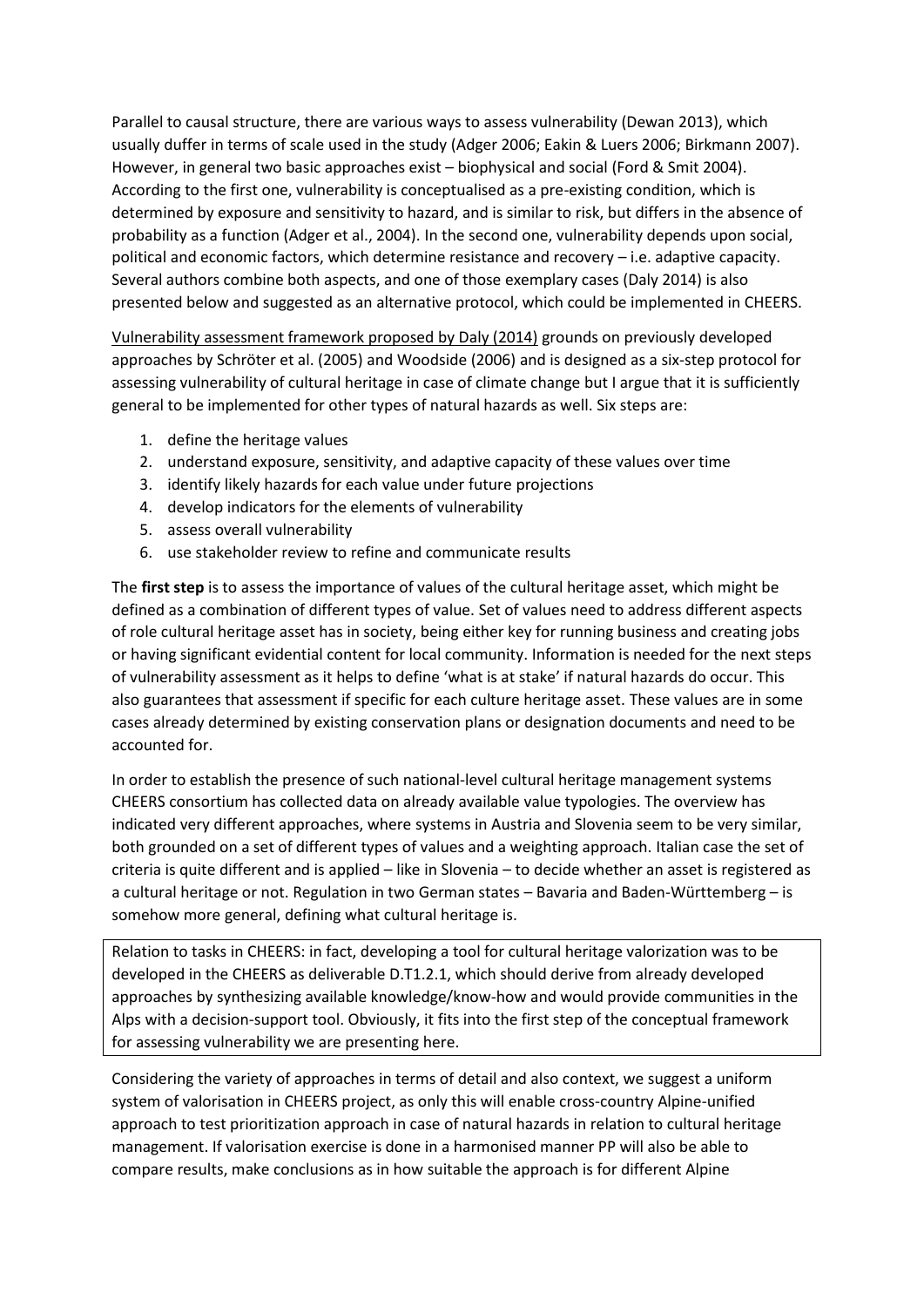communities and provide recommendations to decision makers on how to implement the approach. A decision tool based on common grounds was also envisioned on a project level.

Thus, we suggest valuation tool (D.T1.2.1) is designed upon an AHP based approach (Saaty 1980), grounded on seven (7) types, with an additional aspect of the fact whether cultural heritage asset is already under UNESCO protection status or not:

- *evidential value* (it derives from the potential of the cultural heritage unit to yield evidence about past human activity (physical remains, written records, archaeological deposits, etc.))
- *historic value* (it derives from the ways in which past people, events and aspects of life can be connected through the cultural heritage unit to the present)
	- o *illustrative* (the extent to which it illustrates something particular or distinctive)
	- o *associative* (the extent to which it is associated with a notable family, person, event or movement)
	- o *historical value* (to which period of time the CH is attributed (0=not applicable/unknown;1 = 1950 and younger; 2=1800 - 1959; 3=1500 - 1800; 4= 400 - 1500; 5= before 400AC [covering prehistoric times and antiquity]))
- *aesthetic/artistic value* (it derives from the ways in which people draw sensory and intellectual stimulation from the cultural heritage unit (either as a result of conscious design or the seemingly fortuitous outcome of the way in which the cultural heritage unit has evolved and has been used over time))
- *communal value* (it derives from the meanings of the cultural heritage unit for the people who relate to it, or for whom it figures in their collective experience or memory)
	- o *symbolic* (the meanings of a place for those who draw part of their identity from it, or have emotional links to it)
	- o *social* (places that people perceive as a source of identity, distinctiveness, social interaction and coherence)
	- o *spiritual value* (emanate from the beliefs and teachings of an organised religion, or reflect past or present-day perceptions of the spirit of place)
- *economic value* (it derives from the potential of the cultural heritage unit to produce financial dividends for society as a result of direct or indirect economic activities connected to the use and function of the cultural heritage unit)
- *in-use/fruition (it derives from an asset (or item) being open to community and used*
- *scientific/educational* (it derives from an asset (or item) having information or data that (might) contribute in a significant way to scientific research and academic studies).

AHP approach is to be used for assigning relative weights to types of values. Additional technical details on the methodological approach and on how to practically implement valuation are given in Annexes 1 and 3.

**Second step** covers understanding exposure, sensitivity and adaptive capacity as three main elements determining vulnerability. *Exposure* combines both statistics (frequency, extent, associated impacts, etc.) on past events and future projections predicting natural hazards to come. *Sensitivity* is commonly evaluated by indicating impacts a natural hazard even has on cultural heritage, like erosion, which is causing e.g. foundations to be exposed to frost and/or heat. *Adaptive capacity* includes assessment of four strategic areas, which determines the extent of the natural hazard event to which the community managing cultural heritage can act to preserve the asset. Four topics are:

- policies and programmes (e.g. management structures, visitor management, legislative protections),
- information and knowledge (e.g. climate change, human resources, population),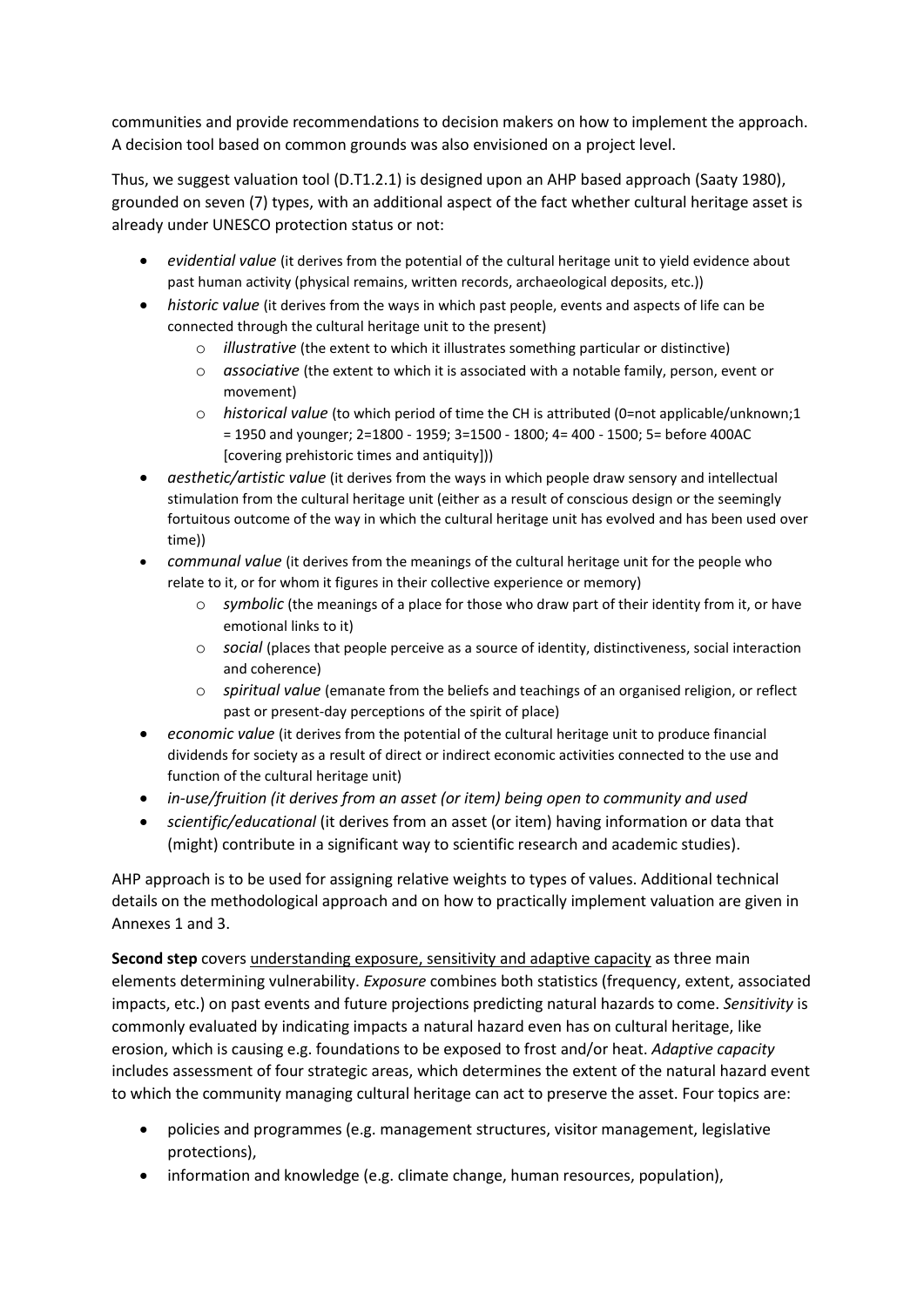- implementation (e.g. conservation and maintenance),
- monitoring/feedback.

Relation to tasks in CHEERS: one of characteristics of cultural heritage dealt within D.T2.2.2 is exposure to natural hazards, so this task fits here in the overall framework, and so does D.T3.3.1, where essential elements of the policy framework for protection of cultural heritage will be investigated – this indirectly indicates aspect of adaptive capacity, as it defines the community's ability to recover after natural disasters also in terms of salvaging cultural heritage.

The next, **third step**, is to combine information on likely impacts of the natural hazard event given previously determined sensitivity and exposure. In this step we need to define 'which asset is vulnerable to what natural hazard' and to be able to envision possible future impacts according to projected conditions. An 'impact matrix' can be used as a help.

Question of likely effects of natural disasters is to be dealt with in D.T3.1.1, where potential impacts of specific natural hazards on cultural heritage assets will be collected. This will later on serve as a reference for juxtaposing protection/salvaging techniques, especially in D.T3.2.1.

Indicators for assessing elements of vulnerability are defined in the **fourth step**. Indicators need to be spatially specific and must relate to at least one key element of vulnerability of cultural heritage; exposure, sensitivity or/and adaptive capacity. Quantitative indicators are commonly preferred as they are easier to comprehend, might hold less bias and enable relatively straightforward replicability of the assessment.

Indicators of vulnerability are to be identified and then tested on pilot sites of the CHEERS project (D.T2.4.1), which is very much in line with the conceptual framework we represent here. Indicators will be used to estimate factual vulnerability to selected natural hazards, however the process will be collaboratively designed and will include relevant stakeholders.

In the **fifth step**, an overall assessment of vulnerability needs to be determined by summarising indicators' values for sensitivity, exposure to hazard and adaptive capacity into an aggregated value. An example of such an approach was developed by Daly (2008) (cit. by Daly (2014)), where numerical values of indicators are summed up on a 1-3 scale, where 1 indicates low vulnerability and 3 means high vulnerability. However are several different ways how to create a general assessment of vulnerability – e.g. Dewan (2013).

The final, **sixth** step is to revise the assessment by interacting with other stakeholders and discussing the complete procedure of data collection, assessment of reliability, estimating the indicators and calculating the overall measure of vulnerability. In this way we can provide credible and relevant results.

#### **Risk assessment**

As stated in the beginning, risk is a function of hazard and vulnerability, so we can employ this simple equation to derive assessment of risk:

### Natural hazard risk = hazard  $\times$  vulnerability  $\times$  exposure

Ideally, hazard and vulnerability metrics are normalized on a common scale indicating the level of each one, and then both can be overlaid as two GIS information layers. Each spatial unit, being either polygon or a raster cell, need to have numerical information on hazard and vulnerability so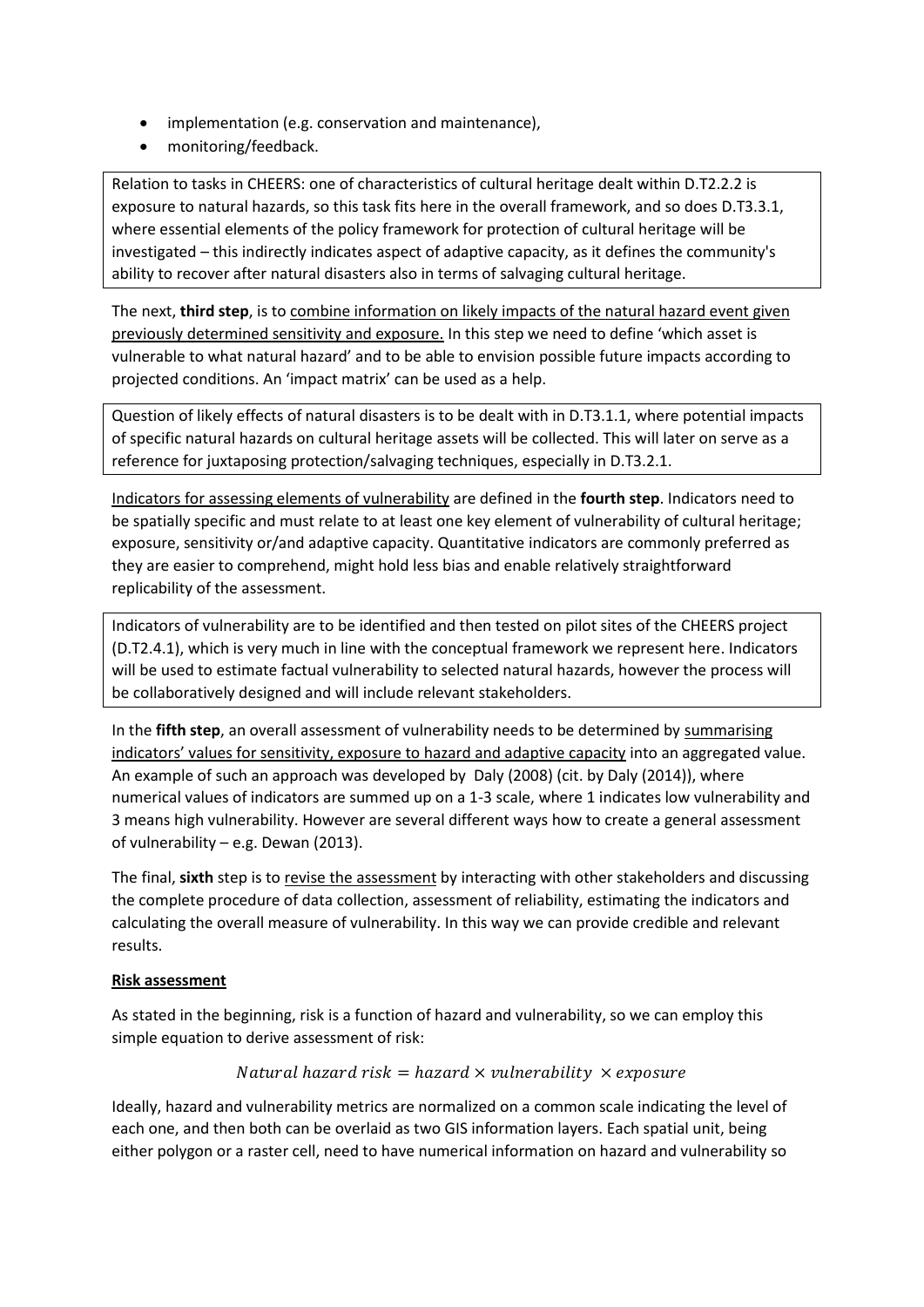that those can be multiplied, and the resulting value then indicates risk. Values can be further reclassified into classes, and a map can be used to visualise of risk in the area of interest.

The last step of this conceptual framework of risk assessment fits with D.T2.4.2 of CHEERS where maps of assets of cultural heritage potentially effected by natural hazards will be overlaid with the grid of values of vulnerability indicators. In this way a factual level of risk that natural hazards pose will be estimated and graphically presented.

Probabilistic risk analysis allows a cost–benefit analysis based prioritization of mitigation strategies aimed at minimizing damages and danger for people, buildings and infrastructures. Moreover, risk analysis could be extremely useful for insurance purposes (Lari et al. 2014).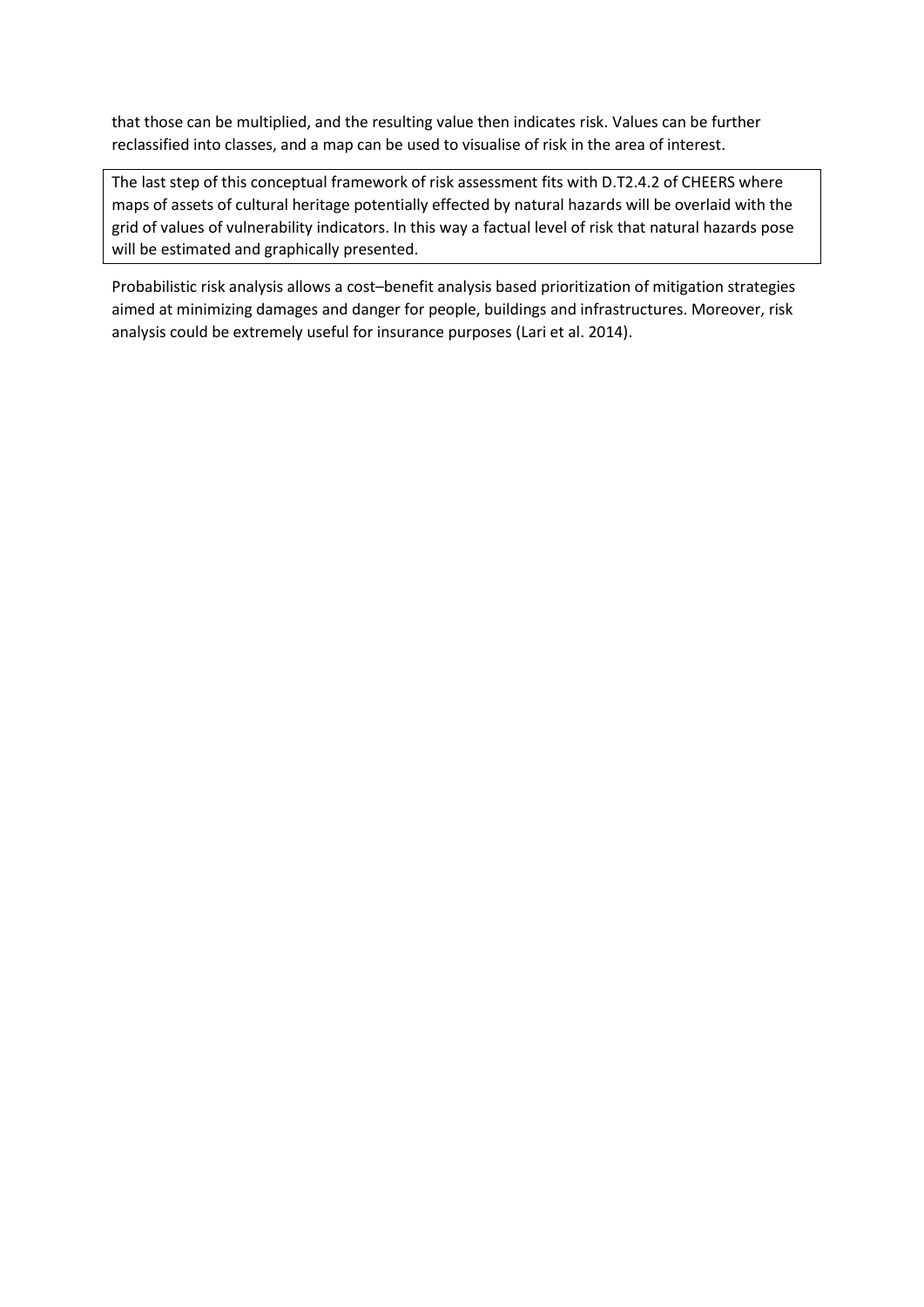**Annex 1:** Conceptual scheme of the v**A**lua**T**ion **T**ool for **A**lpine **C**ultural **H**eritage (ATTACH)

The concept of proposed valuation tool (hereafter ATTACH) in generally follows the ABC method (Michalski & Pedersoli 2016), which provides a five-step framework for risk management:

- 1. establish the context
- 2. identify risks
- 3. analyse risks
- 4. evaluate risks
- 5. treat risks

The first also includes assessing values ('building the value pie') of the cultural heritage, which is a key information with risk being defined as a 'expected fractional loss of value to the heritage per unit time'. Valuation in the ABC method follows six general phases,

- establish the boundaries of the heritage asset being assessed,
- identify the main groups within the asset,
- identify the value subgroups within each group,
- draft a value pie table,
- define items in each value subgroup and count them,
- determine the relative values,

which we adopt for the CHEERS project, however not completely. We adjusted this approach by introducing three novel aspects.

First, we defined a *wider set of types of value*, which we believe reflects a more comprehensive assessment and provides a broader context convenient for application in different settings. Referring to the latter, it enables combination of valuation within CHEERS with already established valuation approaches in different Alpine countries (already set curatorial values), which encompass nationally defined and specific system of values.

The second novel aspect is that *relative weights* for different types of values are to be set by an *AHP approach* and also, weights can vary according to categories of cultural heritage. It is an approach that enables high consistency in weighting.

Finally, our approach is *highly inclusive (participatory)* as it allows to involve a broad variety of stakeholders not only cultural heritage professionals. This is one of the premises of CHEERS project and specific workshops are to be organized in pilot areas, where weighting/valuation task will be carried out.

By introducing all novel elements we defined the ATTACH implementation protocol, which is illustratively presented below and in a more step-by-step format in annex 3. Both, conceptual scheme and technical guidelines will be shared with CHEERS stakeholders/observers from fields of cultural heritage, natural hazards, civil protection/firefighters, municipal services, local residents etc. This is to guarantee prudence in implementation of the valuation approach in pilot areas and potentially other areas of the Alps.

#### **Summary outline of the implementation of ATTACH**

First, we need to select the assets of cultural heritage we wish to asses. As discussed within the document 'CHEERS definitions and boundaries' drafted by AIT (Jung 2018) attached to this document in Annex 2, asset "is a dedicated tangible object of cultural heritage, irrelevant of it being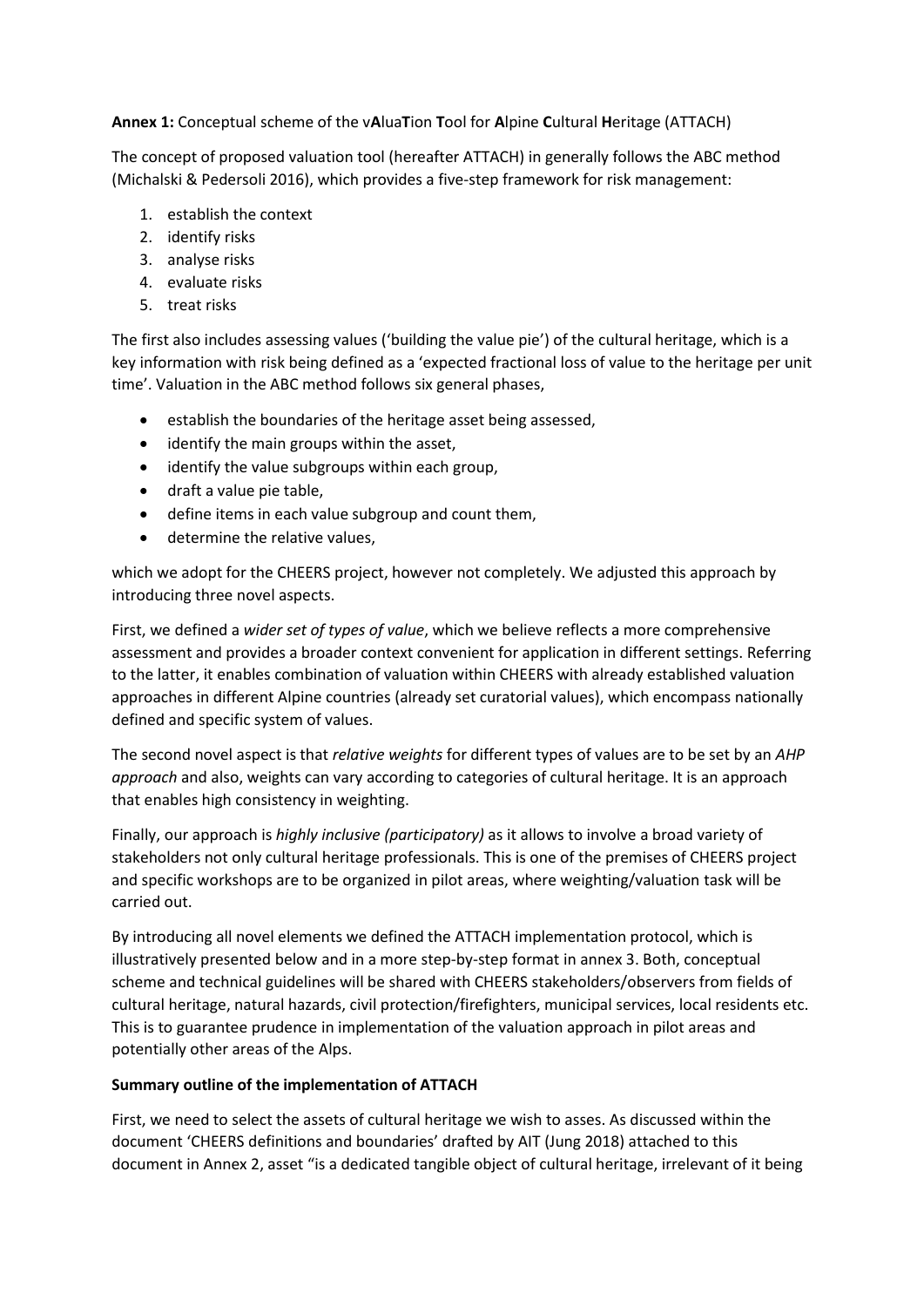mobile or immobile (e.g. one painting, one statue, one building or otherwise)". Then, the asset can be further-on divided into groups (e.g. buildings, archaeological sites, collections etc.) and moreover into so called value subgroups, which contain individual items of equal or close-to equal values. This is a key step to set valuation framework in terms of objects being assessed.

As all contributing values were hitherto defined creating a common valuation scope, the following step is to assign relative weights to those types of values. Weights can vary from 0 to 1 with zero meaning that an asset has no value of specific type whereas one indicates that an asset possesses only one specific value. Relative weights between zero and one, which all sum to 1 indicate a combination of values paramount to the asset. The weighting process needs to be collaborative bringing together relevant actors from fields of cultural heritage management and protection against natural hazards.

Third step is to define a quantitative scale, by which we assign value. Higher the level more of specific value the value subgroup (or individual item) has. Alike the weighting process scoring values is to be collective effort where competent stakeholders are reaching a consensus on valuation. Existing curatorial information is also to be considered as it holds very relevant indications crucial for consistent valuation.

Finally, weighted sum for each value subgroup is calculated indicating its relative value within the asset. Additionally, relative values of individual items can also be deducted.

Occasionally results may not correspond to the true state of the cultural heritage asset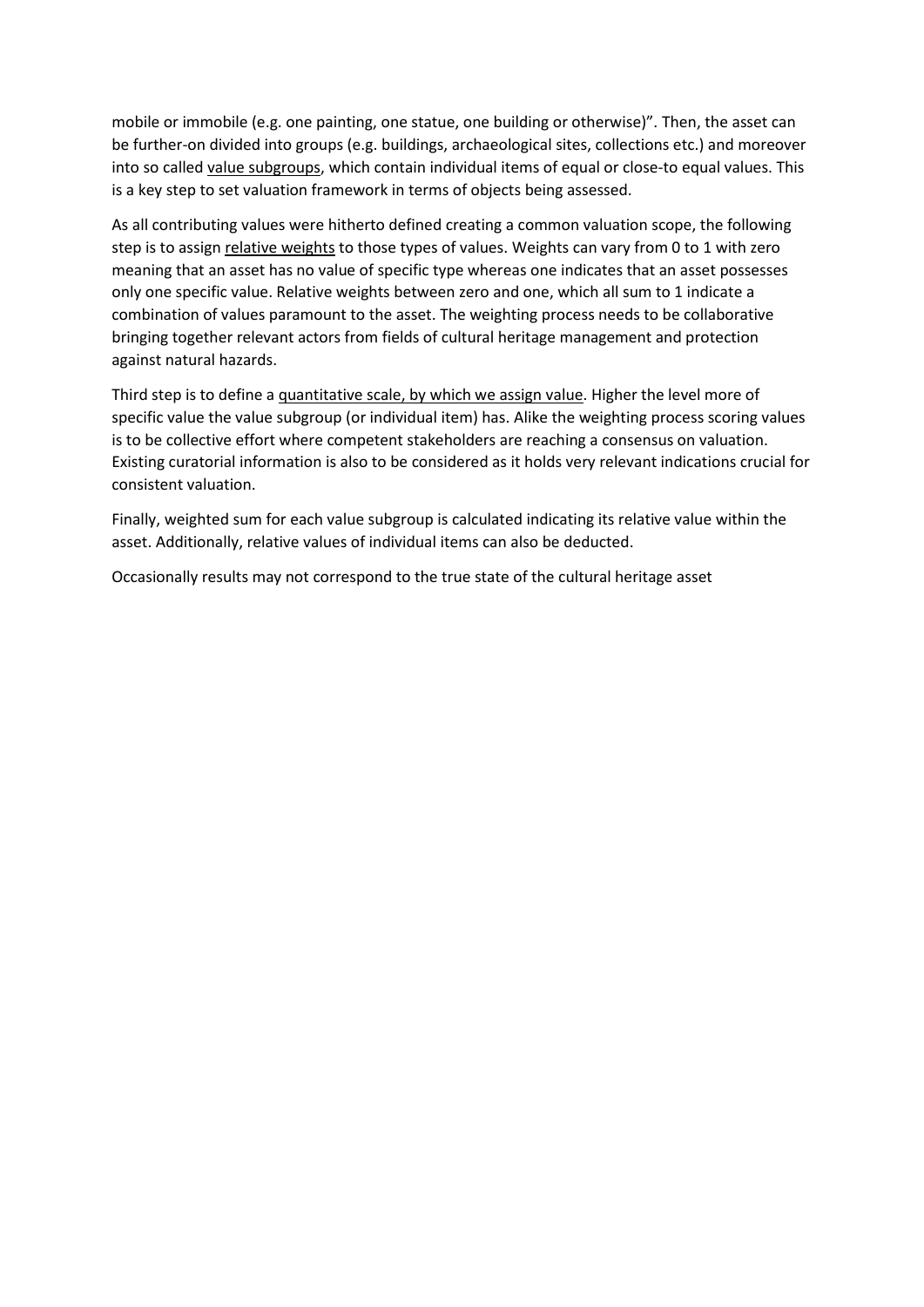#### **Annex 2:** CHEERS definitions and boundaries (prepared by AIT)

#### *Definitions and boundaries*

#### **1. Spatial boundaries:**

- a. A **cultural asset** is a dedicated tangible object of cultural heritage, irrelevant of it being mobile or immobile (e.g. one painting, one statue, one building or otherwise).
- b. A **site** is a spatial location of one or more assets who might, but not necessarily build up a group, based on common attributes.
- c. An **area** is a particular extent of space or surface of geographically distributed (not necessarily adjacent) sites that belong to the same governing unit (NUTS-Hierarchy: LAU-2 or municipality).
- d. A **region** can consist of one or more (not necessarily adjacent) areas, but it is NOT included in the scope of the project.
- **2. Chronological boundaries**  The project scope timeline includes:
	- a. suggestions on **preventive measures** to mitigate the negative effects of natural disasters that affect cultural assets
	- b. course of action in the event of a natural disaster pertaining to the **rescue** and/or **evacuation** of cultural assets
	- c. **safe storage** of the evacuated cultural assets, WITHOUT regard to the continued storage and/or return of the assets to their original location.

#### **3. Content boundaries**

- a. The project only focuses on **tangible, mobile and/or immobile** cultural heritage.
- b. The **mobility** of the cultural assets is a major point of investigation in the project and is dependant on the type of natural hazard that affects them, and therefore the lead time in the event of a natural disaster and the human resources available at the time of the hazard. Any assets that can be made mobile by various interventions (e.g. cutting a painting out of a frame to make it easier to carry) are also investigated. This is a pragmatic view which takes human safety as a first priority of the emergency response services into account (pragmatic view on mobile cultural heritage communicated by Austrian Observers: "portable by two people and transportable through a standard door").

#### **4. Methodology and Implementation**

- a. A **methodology** specific to the cultural assets of the Alpine region will be developed, but with a regard to existing (successful) methodologies.
- b. One of the project aims is to deliver a **set of guidelines** that could support the development of national and international **legal documents and frameworks** on risk management and cultural heritage protection if no such guidelines exist. These guidelines are meant to have a transnational transferability and validity.
- c. **To be discussed: Trainings** of emergency services on the subject of protection and evacuation of cultural assets in the event of a natural disaster will be included in the project, because a lack of such knowledge has been identified in more than one country of the Alpine region.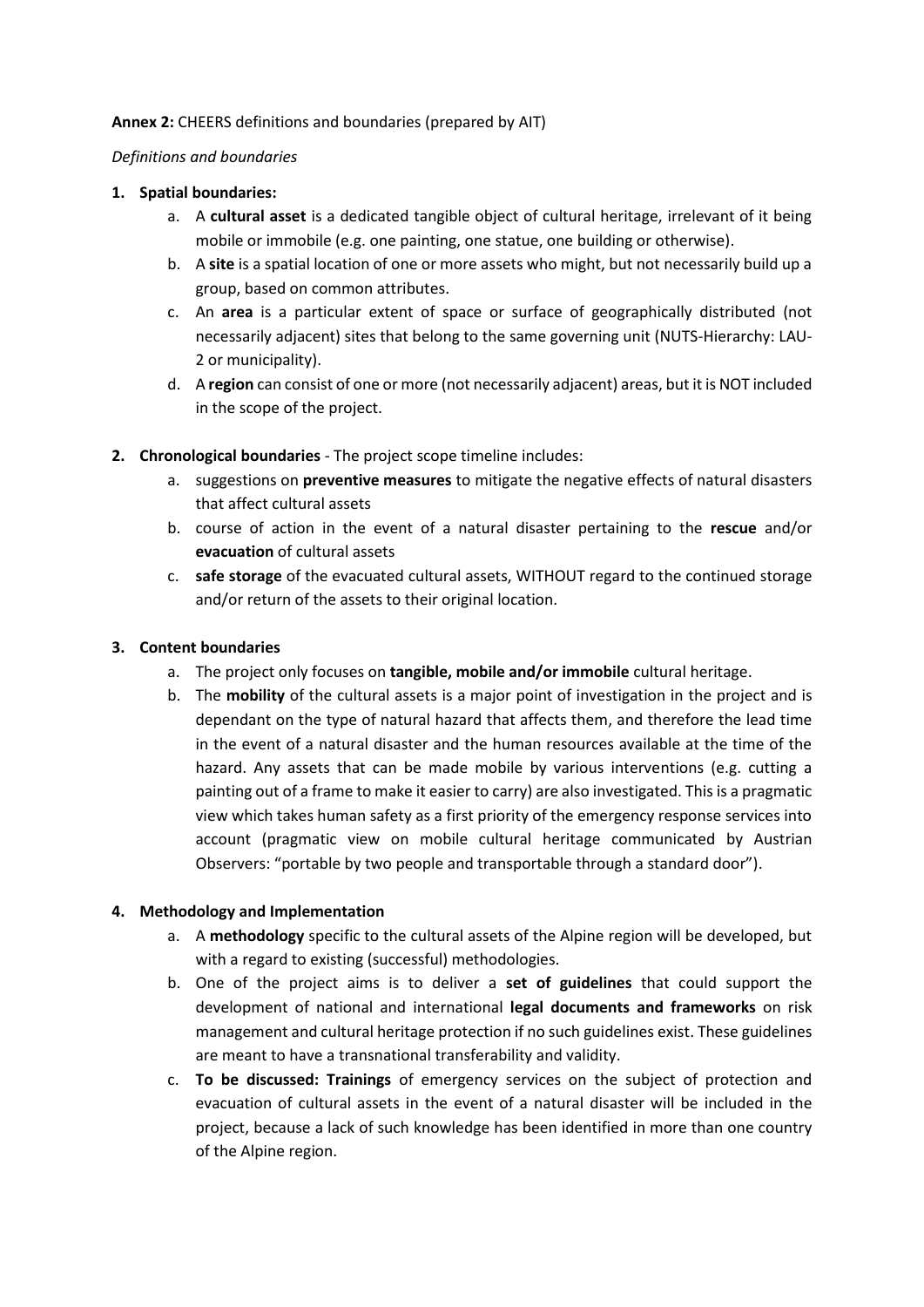#### **Annex 3:** Technical note on implementing ATTACH

The following text is to lay out a general protocol on how to implement and test the ATTACH tool within pilot areas of the CHEERS project and provides a template for reporting. The protocol is designed upon assumptions identified in the conceptual scheme from Annex 1 and is organised in a series of steps, which are to be followed in the testing of ATTACH. Additionally, a very simple tool is constructed, which is to help in documenting all key steps of implementation of ATTACH and afterwards to ease the assessment of the testing and preparation of the report. It is a spreadsheet composed of four sections (i.e. tabs) to which responses need to be provided by those coordinating the testing (a separate file attached to this report 'valuation tool D121 spreadsheet.xlsx').

#### **1. The pilot area**

The first step is to provide pilot area profile information for each of the areas you plan to conduct the test. This data is to be recorded in the first tab of the spreadsheet. This data will help organizers of the workshop, stakeholders attending the workshop and project partners discussing results to clearly orientate their mindsets within the context of the pilot area.

#### **2. Managing stakeholders**

In order to assure successful stakeholder involvement and management of their relationships we need to address a few key steps (Bourne 2009):

- Identifying relevant stakeholders,
- Understanding their expectations,
- Managing their expectations,
- Monitoring the effectiveness of stakeholder engagement activities,
- Continuous review of the stakeholder community.

Covering all these phases increases the chances of having results of valuation implemented in practice or at least having relevant decision makers considering their further investigation. Knowing your stakeholders provides you with information on how to approach different types of stakeholders so that they can aid in testing the tool, suggest improvements and indicate possibilities for its implementation. It is also helpful to manage risks of potential conflicts either among different stakeholders or stakeholders and the project team.

All five steps listed above are important, however for the sake of planning of workshops first three phases need to be elaborated on in more detail. Those are crucial for developing a better understanding of the unique characteristics of stakeholder community and the relationships. Several different methodological approaches exist to address this, however a more general term of 'stakeholders' mapping' is related to identification of both stakeholders and their expectations. This can be done fairly simple as listing classes of stakeholders in relation to organisation they represent; by indicating their typology and relationships between them and activities; or by presenting relationships with specific stakeholders, where several dimensions may be considered:

| <b>Dimension</b> | <b>Definition</b>                                                                  |
|------------------|------------------------------------------------------------------------------------|
| Attitude         | will the person help or hinder their work?                                         |
| Hierarchy        | where in the organisation's structure is the person positioned?                    |
| Influence        | how well connected is the person?                                                  |
| Interest         | does the person have an active or passive interest, or does she have any interest? |
| Legitimacy       | does the person have some level of mandate to be consulted?                        |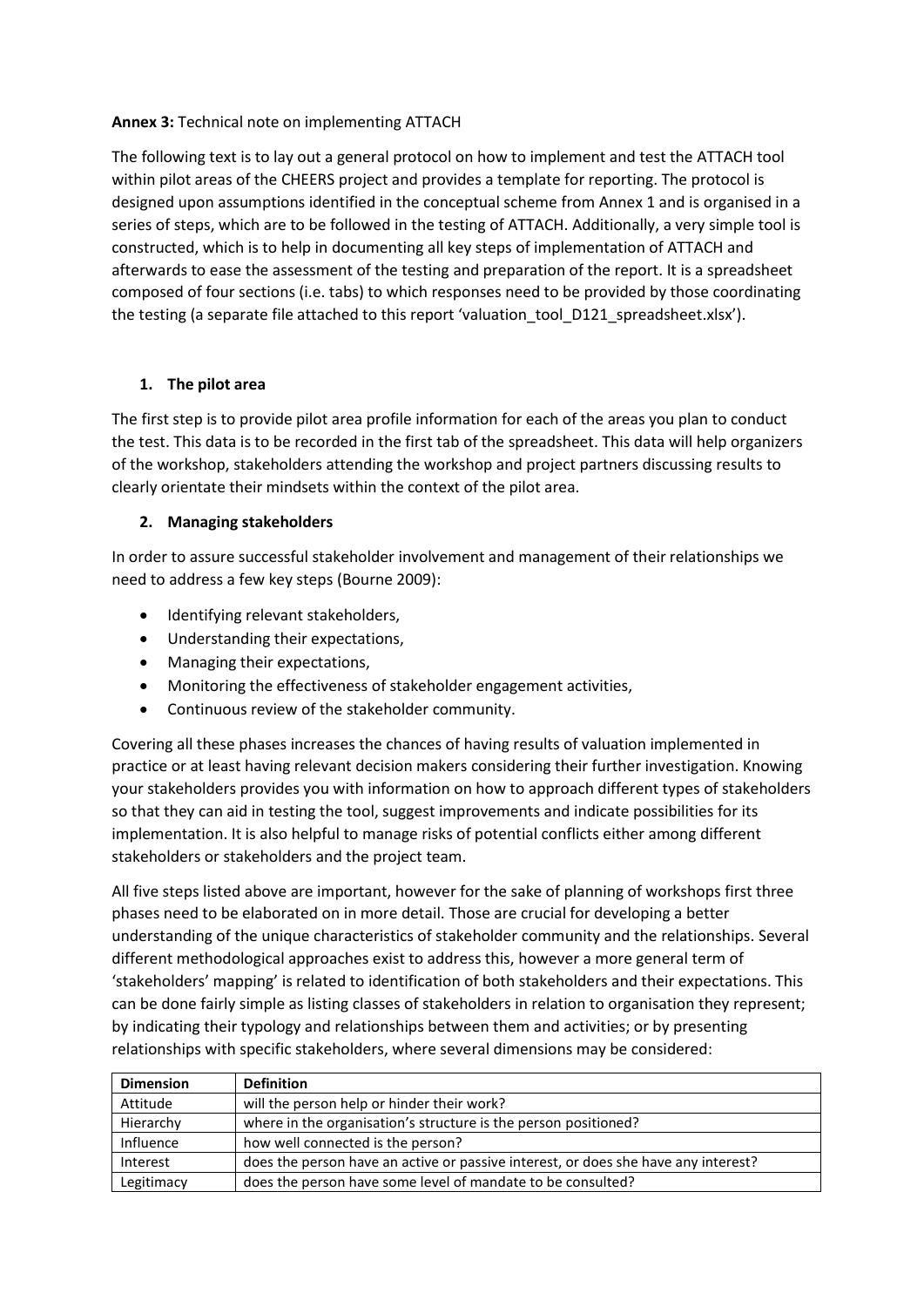| Power          | what is the person's ability to impose change?                                       |
|----------------|--------------------------------------------------------------------------------------|
| Proximity      | how closely is the person involved in the relevant work?                             |
| Receptiveness  | how easy it is to communicate with the person?                                       |
| Supportiveness | does the person support or oppose the project?                                       |
| Urgency        | does the person have time constraints or does the person perceive work as important? |

Whether you address all the aspects listed above or only a subset, various mapping methodologies can be used to systematically record data on stakeholders and to effectively approach individual groups. Due to a 'reasonable' level of complexity pursued in the development and test of ATTACH and to have a harmonized analytical approach, we suggest using three dimensions:

- interest (from very active to completely passive),
- power (from strongly influential to insignificant),
- attitude (from total supporter to blocker).

The data on individual stakeholder is to be recorded into the second tab of the spreadsheet, where one of five possible levels of each dimension is assigned to individual stakeholder (1-none, 2-very low, 3-medium, 4-high, 5-very high). This will assist you to approach your stakeholders properly and efficiently. With this information on individual stakeholders one can manage individual stakeholders differently but still include everyone – just the level of involvement is different (see fig. below).



It is obvious that you need to focus your efforts mostly on stakeholders with high level of interest and power as those are 'key players' that introduce changes and make your project success or failure. Having those stakeholders in your workshop will enable you to estimate realistically the potential of D1.2.1 tool to be implemented. However, others should not be neglected. Stakeholders with high interest but low power (residents, some NGOs etc.) need to be involved too as one of the key assumptions for developing valuation tool ATTACH is also to broaden the group of stakeholders as having only professionals or officials might produce biased valuation outcomes. We wish to omit this bias as much as possible.

#### **3. Designing hazard scenarios**

This step is very much case-specific and will depend upon the pilot area set-up, types of natural hazards and cultural heritage asset being assessed. It is also related to available data and analytical approach however we try to provide some very general framework, which might assure some level of harmonization among PPs. In this way it will be feasible to draw conclusions from different pilot areas in a comparable manner.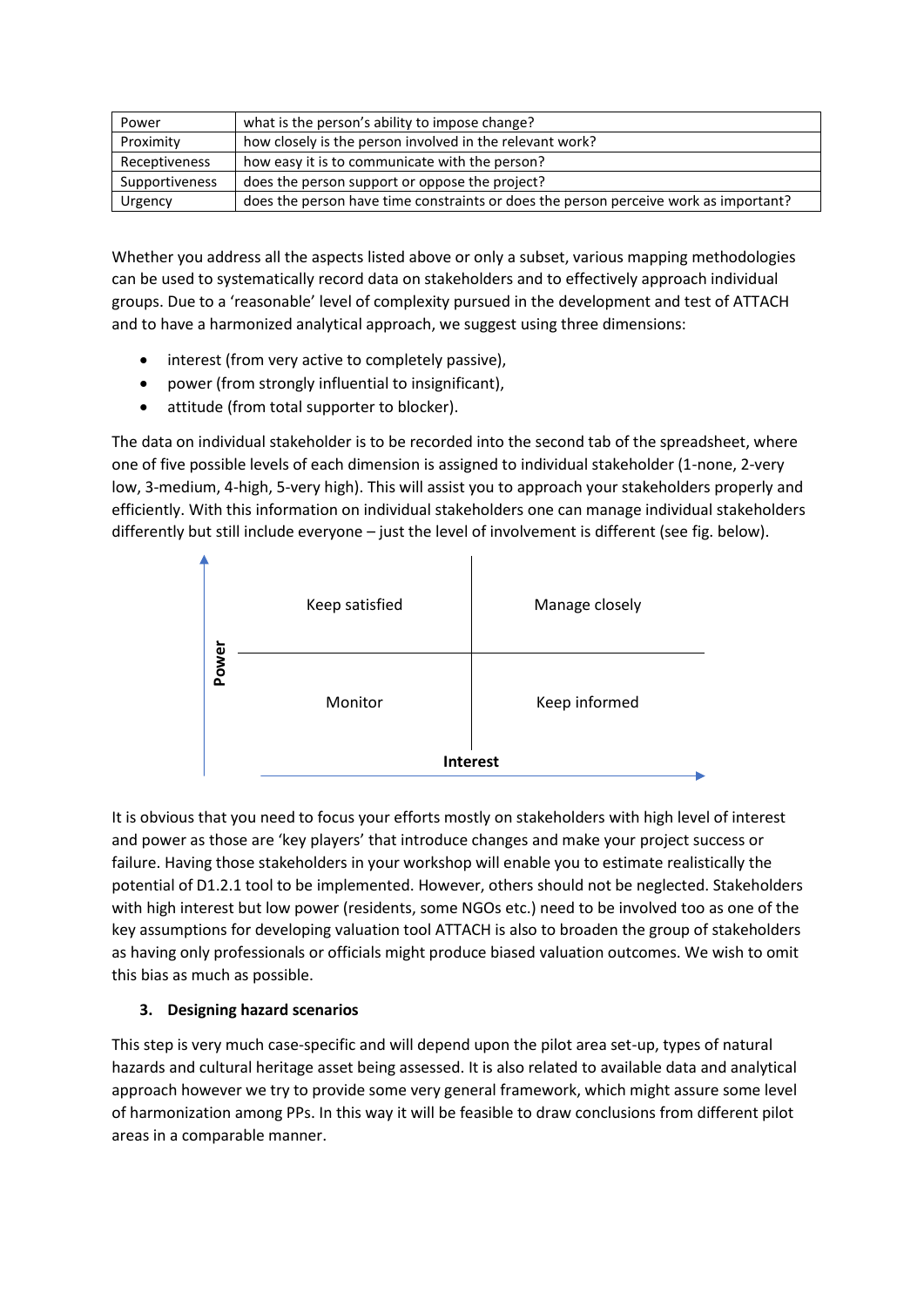Hazard scenarios usually combine information on possible extent and intensity of the natural hazard event and relate this with the probability of the event (Apel et al. 2009; Dewan 2013; Lari et al. 2014). The expression of extent of the event depends upon the type of natural hazard being assessed and is exhibited by the e.g. flooded area, size of the landslide etc., whereas the intensity (severity) is related to depth of inundation, kinetic energy of rockfall, fire intensity and so on. Probability is commonly expressed by return periods of events of different magnitude. Combining those data provide information on the level of hazard.

PPs are asked to provide basic information on the design of scenarios on tab no. 3. The description is comprised of two parts. First general information on type of natural hazard is to be indicated, no. of different scenarios needs to be given, and characteristics by which scenarios differ among each other have to be specified. Additional narrative information on scenario specifics (how and by whom it was designed, how the reliability was assessed, etc.).

#### **4. Identifying cultural heritage assets being assessed**

Assets of cultural heritage, which will be a subject of valuation were selected prior to designing the ATTACH, thus it might be redundant to describe it in this document. However, if assets are selected specifically upon scenarios developed in previous step, a list of assets at risk is to be provided within step no. 3.

Note: this step is related to actions in WP2, where vulnerability is to be addressed in more detail and actual level of risk of individual assets will be defined. Also, in relation with hazard scenarios.

#### **5. Weighting of value types**

The set of values was agreed upon in the project group and consists of seven types:

- evidential value;
- historic value;
- aesthetic/artistic value;
- communal value;
- economic value;
- in-use/fruition value;
- scientific/educational value.

Note: in previous versions of the valuation tool design an additional aspect of cultural heritage asset having a UNESCO protection status was also considered. After several rounds of discussion among PPs a decision was made that adding information on protection status might bring bias as some types of values listed above may also be considered in deciding upon UNCESO classification. This would introduce the effect of double counting.

The relative weights are to be assigned to each of the value types. This step needs to be highly participatory thus an event bringing together stakeholders identified in the second step would probably be the best way to obtain their preferences over importance of different values. An Analytical Hierarchy Process (AHP) was decided to be the best approach, where each participant is to make 21 pair-wise comparisons between to individual types of value using the standard Saaty 1 to 9 scale. In this way relative importance of types of values can be expressed and AHP allows to aggregate this information on a group-level in a consistent and comprehensive way.

Technically, this step can be facilitated by one of several AHP on-line tools, which are freely available even for group assessments. One of such tools is e.g.<https://bpmsg.com/ahp/> (already used by PP UCSC). Further on, it was adopted that individual weighting is aggregated by employing 'balanced-n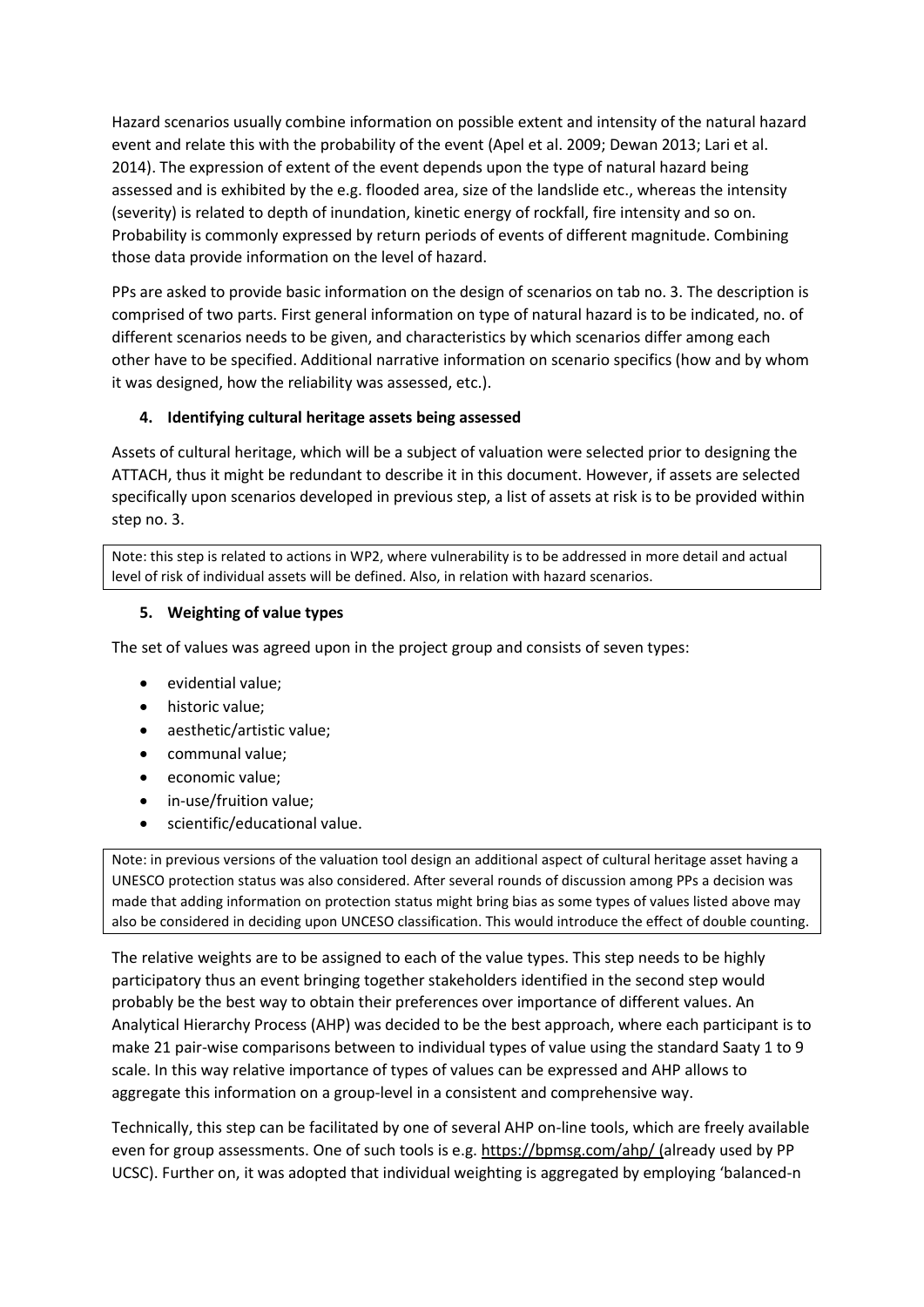scale model' (Goepel 2018), which is option made available in on of final steps when using the above mentioned on-line tool. For this you need to use the 'AHP group session' (option no. 4). Make sure that you are familiar with the tool prior to having a workshop – test it yourself.

Set of weights is to be the same for all assets/objects within one pilot area and does not differ among different types of cultural heritage assets. Set of weights is to be indicated on tab no. 4 (one set alone for the entire valuation on one pilot area).

Note: one can refer to more exhaustive on-line references for theoretical underpinnings of the AHP and practical guidelines for implementing it.

#### **6. Valuation of the assets**

The final step is to assign score of each type of value for each asset (or items of an asset) being valued. The scale for scoring is a geometric scale (i.e. geometric progression), which shows exponential growth as opposed to linear growth and is very suitable to accommodate very high values by keeping the ratio between neighbouring points on scale equal throughout the complete scale. This is beneficial also for valuation, when some assets/items have extremely high values. The scale we propose to use has seven scores (points) on the scale (table below). Each asset/item (identified in step n. 4) needs to be assigned with a score for each type of value. The scores are to be used considering only assets/items in the relevant pilot area. Please make sure you record scoring from all individual attendees of the workshop as we wish to investigate how different approaches for aggregating the scores effect the final ranking. (in our pre-test we have found differences)

This information is to be provided on tab no. 4. Pre-defined formulas are integrated into the spreadsheet, which enable quick calculation of the attendee-level individual scores for each asset/item.

You might find web-based survey platforms (e.g. SurveyMonkey, GoogleDocs, etc.) useful to collect scoring of larger groups of stakeholders who are attending the workshop. Those work well on either PCs or smart phones and enable you to gather information almost instantly during the event.

| Score    | Definition of the score                                                                                |
|----------|--------------------------------------------------------------------------------------------------------|
| $\Omega$ | The item does not possess the contributing value                                                       |
| 1        | The occurrence of this contributing value in the items is very small.                                  |
| 3        | The occurrence of this contributing value in the items is small (of the order of 3 times greater than  |
|          | that corresponding to the score "1").                                                                  |
| 9        | The occurrence of this contributing value in the items is medium (of the order of 9 times greater      |
|          | than that corresponding to the score "1").                                                             |
| 27       | The occurrence of this contributing value in the items is large (of the order of 27 times greater than |
|          | that corresponding to the score "1").                                                                  |
| 81       | The occurrence of this contributing value in the items is very large (of the order of 81 times greater |
|          | than that corresponding to the score "1").                                                             |
| 243      | The occurrence of this contributing value in the items is exceptional (of the order of 243 times       |
|          | greater than that corresponding to the score "1"). This score indicates the maximum intensity of       |
|          | the occurrence of this feature throughout all components of the heritage asset.                        |